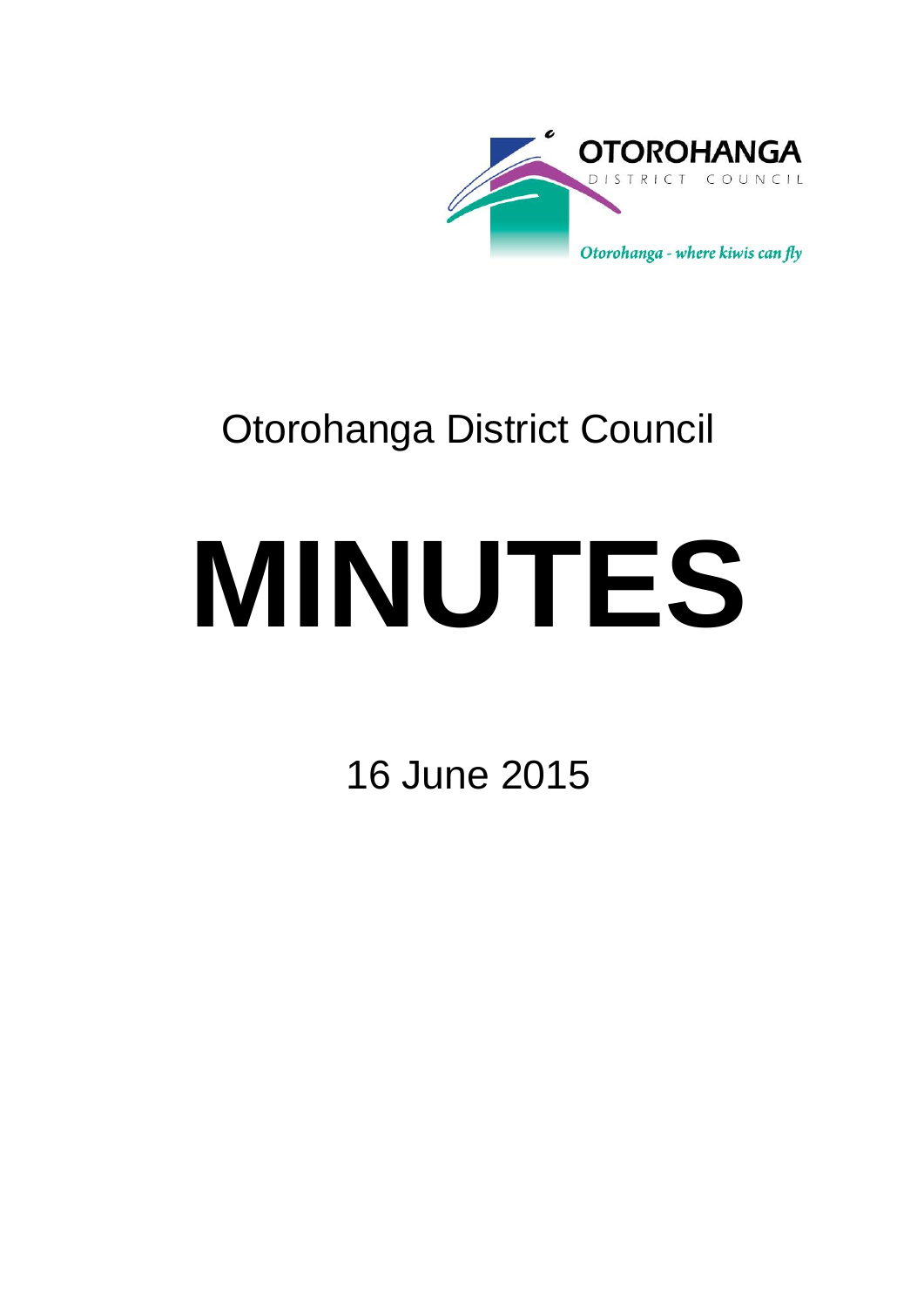#### **OTOROHANGA DISTRICT COUNCIL**

16 June 2015

Minutes of an ordinary meeting of the Otorohanga District Council held in the Council Chambers, Maniapoto St, Otorohanga on Tuesday 16 June 2015 commencing at 10.02am.

### **MINUTES**

Minutes are unconfirmed and subject to amendment at the next meeting of Council.

#### **ORDER OF BUSINESS:**

| <b>ITEM</b>                                       | <b>PRECIS</b>                                                                                  | <b>PAGE</b>    |
|---------------------------------------------------|------------------------------------------------------------------------------------------------|----------------|
| <b>PRESENT</b>                                    |                                                                                                | 1              |
| IN ATTENDANCE                                     |                                                                                                | 1              |
| <b>APOLOGIES</b>                                  |                                                                                                | 1              |
| <b>OPENING PRAYER</b>                             |                                                                                                | 1              |
| <b>ITEMS TO BE CONSIDERED IN GENERAL BUSINESS</b> |                                                                                                | 1              |
| CONFIRMATION OF MINUTES - 19 MAY 2015             |                                                                                                | 1              |
| <b>REPORTS</b>                                    |                                                                                                | 1              |
| Item $212$                                        | KAWHIA COMMUNITY BOARD MINUTES 29 MAY 2015                                                     | 1              |
| Item $213$                                        | ALCOHOL REGULATORY AND LICENCING AUTHORITY HEARING ON<br>OTOROHANGA PROVISIONAL ALCOHOL POLICY | $\overline{2}$ |
| Item $214$                                        | ENVIRONMENTAL HEALTH OFFICER/LIQUOR LICENSING INSPECTOR'S<br>REPORT FOR JANUARY TO MARCH 2015  | 2              |
| Item $215$                                        | LONG TERM PLAN 2015-2025 SUBMISSIONS                                                           | 2              |
| Item $216$                                        | ODC MATTERS REFERRED FROM 19 MAY 2015                                                          | 13             |
| <b>GENERAL</b>                                    |                                                                                                | 13             |
| <b>MEETING CLOSURE</b>                            |                                                                                                | 15             |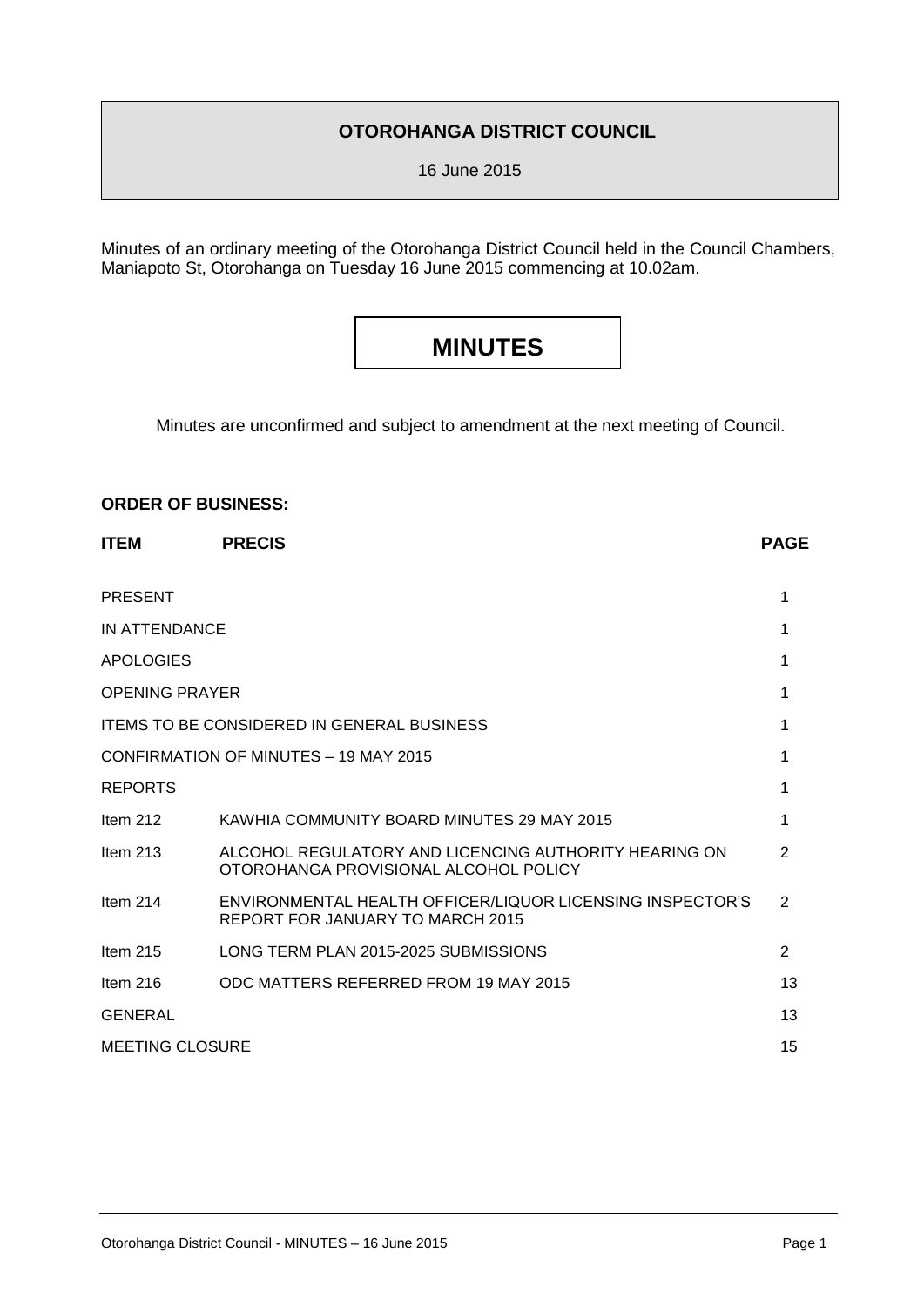#### **PRESENT**

Mr MM Baxter (Mayor), Crs, RA Klos, RM Johnson, KC Phillips, DM Pilkington (Deputy Mayor), RJ Prescott, PD Tindle and AJ Williams.

#### **IN ATTENDANCE**

Messrs DC Clibbery (Chief Executive), GD Bunn (Finance & Administration Manager), B O'Callaghan (District Accountant) and CA Tutty (Governance Supervisor).

#### **OPENING PRAYER**

Cr Williams read the Opening Prayer.

#### **ITEMS TO BE CONSIDERED IN GENERAL BUSINESS**

Cr Prescott reported on his attendance at a recent Sector Group meeting and requested Council give consideration to making a contribution of \$1,000 to be part of the Rural Health Alliance Group.

**Resolved** that the request from Cr Prescott for Council to make a contribution of \$1,000 to be part of the Rural Health Alliance Group be considered in General Business which may require a resolution.

#### **Cr Prescott / Cr Pilkington**

#### **CONFIRMATION OF MINUTES – 19 MAY 2015**

**Resolved** that the minutes of the meeting of the Otorohanga District Council held on 19 May 2015, as previously circulated, be approved as a true and correct record of that meeting.

#### **Cr Phillips / Cr Klos**

#### **MATTERS ARISING**

Cr Pilkington highlighted two spelling mistakes, these being – page 1 Item 203, Otorohanga Community Board Minutes 23 April 2015, Matters Arising, first paragraph, 'infull' should read 'infill', and Page 2, Item 205 Management Accounts for the period ending 31 March 2015, first paragraph, 'accural' should read 'accrual'.

#### **REPORTS**

#### **Item 212 KAWHIA COMMUNITY BOARD MINUTES 29 MAY 2015**

#### **Resolved**

That the minutes of the meeting of the Kawhia Community Board held on 29 May 2015 be received.

#### **Cr Phillips / Cr Pilkington**

#### **SAFETY OF BOLLARD CHAINS**

Cr Klos expressed some concern at the comments made on the safety of bollard chains on the Kawhia Foreshore Playground wherein it was stated that individuals should personally be responsible for their own safety. Cr Klos expressed the opinion she understood that if there is a hazard then Council needs to do something about removing that hazard. The Chief Executive replied that the Board had accepted this was a serious incident however, the matter will be considered again should further incidents be reported. The Chief Executive referred to an accident occuring on a road corner and queried whether consideration would then be immediately given to smoothing the corner. He said Council would generally not take any action unless more accidents were reported and a trend emerged. The Chief Executive further advised that the matter is being monitored.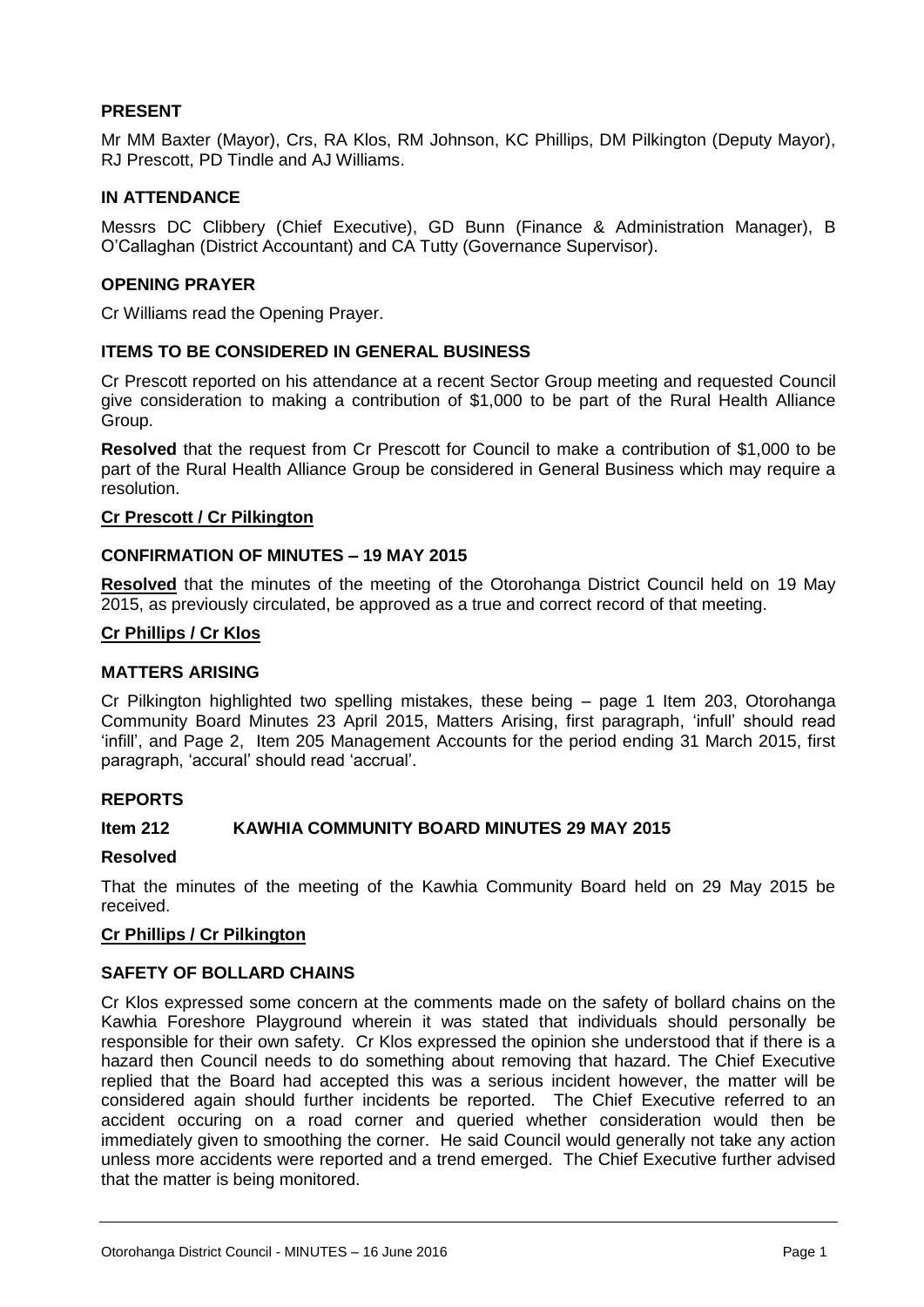#### **Item 213 ALCOHOL REGULATORY AND LICENCING AUTHORITY HEARING ON OTOROHANGA PROVISIONAL ALCOHOL POLICY**

#### **Discussion**

Council's Environmental Services Manager attended the meeting and summarised his report informing Members that Council's provisional Local Alcohol Policy (LAP) had been set down for a hearing before the Authority on 15 June 2015. He said Council has made a request to the Court to allow it to change it's Policy. The Environmental Services Manager advised that yesterday at the Hearing approval was given to Council to amend its provisional LAP. Cr Pilkington referred to the Waipa and Waitomo District Councils and said it is desirable that all three Councils provide consistency for the Joint Licencing Committee.

The Environmental Services Manager informed Members that the Authority may release its decision this Friday following which staff will have discussions with its Solicitor and bring back an amended policy for approval by Council. He said consultation will be carried out again for a period of one month following which a further resolution will be required to make the Policy operative. He said final approval of the LAP will be considered by the Select Committee in Wellington. In reply to Cr Johnson, the Environmental Services Manager confirmed that at this point in time the Policy is still provisional.

#### **Resolved**

**That** 

- 1. The Environmental Services Manager's report be received and,
- 2. Notwithstanding any direction received from the Authority, Council undertakes to reconsider those elements of the Otorohanga Provisional Local Alcohol Policy that it has agreed are unreasonable in light of the object of the Act.

#### **Cr Pilkington / Cr Johnson**

#### **Item 214 ENVIRONMENTAL HEALTH OFFICER/LIQUOR LICENSING INSPECTOR'S REPORT FOR JANUARY TO MARCH 2015**

#### **Discussion**

In reply to Cr Pilkington the Environmental Services Manager advised that he was not aware of additional applications for Special Licences being received.

#### **Resolved**

The Environmental Health Officer / Liquor Licensing Inspector's report for 1 January to 31 March 2015 be received.

#### **Cr Klos / Cr Tindle**

#### **Item 215 LONG TERM PLAN 2015-2025 SUBMISSIONS**

**Discussion**

#### **CCS DISABILITY ACTION** –

The following recommendations were forwarded to Council –

That it

- 1. Continues its exemplary work implementing street accessibility audit recommendations improving accessiblity in its towns.
- 2. Demonstrates that all access requirements of Community members are considered and included in all Council planning and operational processes.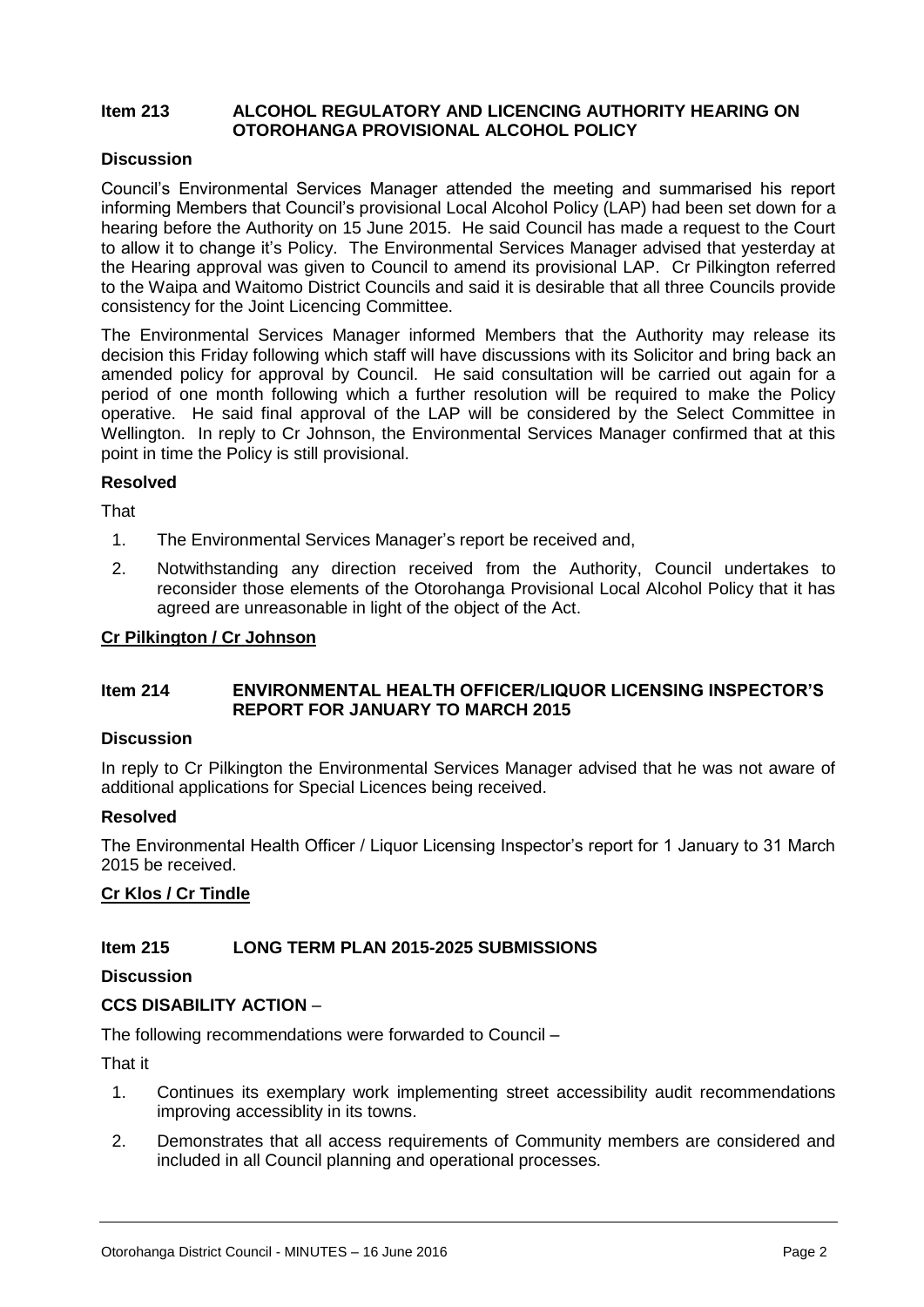- 3. Develops communication channels with disabled people living in its district to ensure that accessibility concerns are heard and acceptable solutions implemented.
- 4. Counts the number of mobility aid users, as a subset of all people present, on footpaths and at facilities to provide evidence for planning and funding decisions.
- 5. Adopts the LifeMark Design standard to ensure there is adequate accessible housing and tourist accommodation in the district
- 6. Ensures that a percentage of staff involved with compliance issues have Barrier Free Trust certification.

Cr Klos queried why the Council administration building does not have mobility access to upstairs. The Chief Executive replied that it is not essential for members of the public to go upstairs. The issue of equal employment opportunity was also raised.

In reference to the recommendation that Council counts the number of mobility aid users, as a subset of all people present on footpaths and at facilities to provide evidence for planning and funding decisions, the Chief Executive advised that Council does not do this and has no plans to do so.

The recommendation that Council adopts the LifeMark Design standard, the Chief Executive reported that this is an Urban Design Standard and that there is no need for Council to adopt this.

The recommendation that Council ensures that a percentage of staff involved with compliance issues have Barrier Free Trust certification, the Chief Executive advised that this relates to building activities and that both Gavin and Julian Phillips have Barrier Free training.

It was agreed that a reply be forwarded to CCS Disability Action on the basis as outlined above.

#### **MR A CONNORS – CLUBCHAMPS**

Mr Connors attended the meeting and presented his submission. He said his submission, on behalf of the ClubChamps project team, is to encourage Council to extend the current Liquor Ban areas to include Council owned sports fields across the region. He said this is aimed at local sports clubs in an attempt to reduce alcohol related harm and as such should be included in Council's Long Term Plan. Mr Connors reported that many sporting activities are watched by families and children and that his organisation does not wish for the drinking of alcohol at these events to be normalised. Cr Williams reported that sporting clubs are trying to manage their environment however, they have no control on the other areas. Cr Pilkington referred to the proposed Liquor Ban review relating to Kawhia and Aotea areas.

Members agreed that the submission is worthy of further investigation and for Council to give consideration to extending the current Liquor Ban areas to include Council owned sports fields.

#### **OTOROHANGA KIWI HOUSE**

The President of the Otorohanga Zoological Society, Mr R Brady, and General Manager of the Otorohanga Kiwi House, Ms Jo Russell, attended the meeting and spoke to their submission. Members were informed that it is the intention of the Kiwi House to develop its assets in order to retain tourists here longer. The President reported that the Kiwi House completed its financial year with a trading profit of \$40,000. The General Manager advised that the current thinking of the Committee is that the Kiwi House is a community asset and for this to be developed as a tourism facility that will be of benefit to the people of the district. Accordingly the Management Committee of the Otorohanga Zoological Society Inc requests that the Otorohanga Kiwi House and Native Bird Park is recognised and identified in Council's Long Term Plan as a key strategic asset of the community and district. They further proposed that the Otorohanga District Council work with and support the Kiwi House with its strategic planning especially as 'upon the expiration of the lease' all buildings, trees and shrubs shall revert to and become the property of the Council.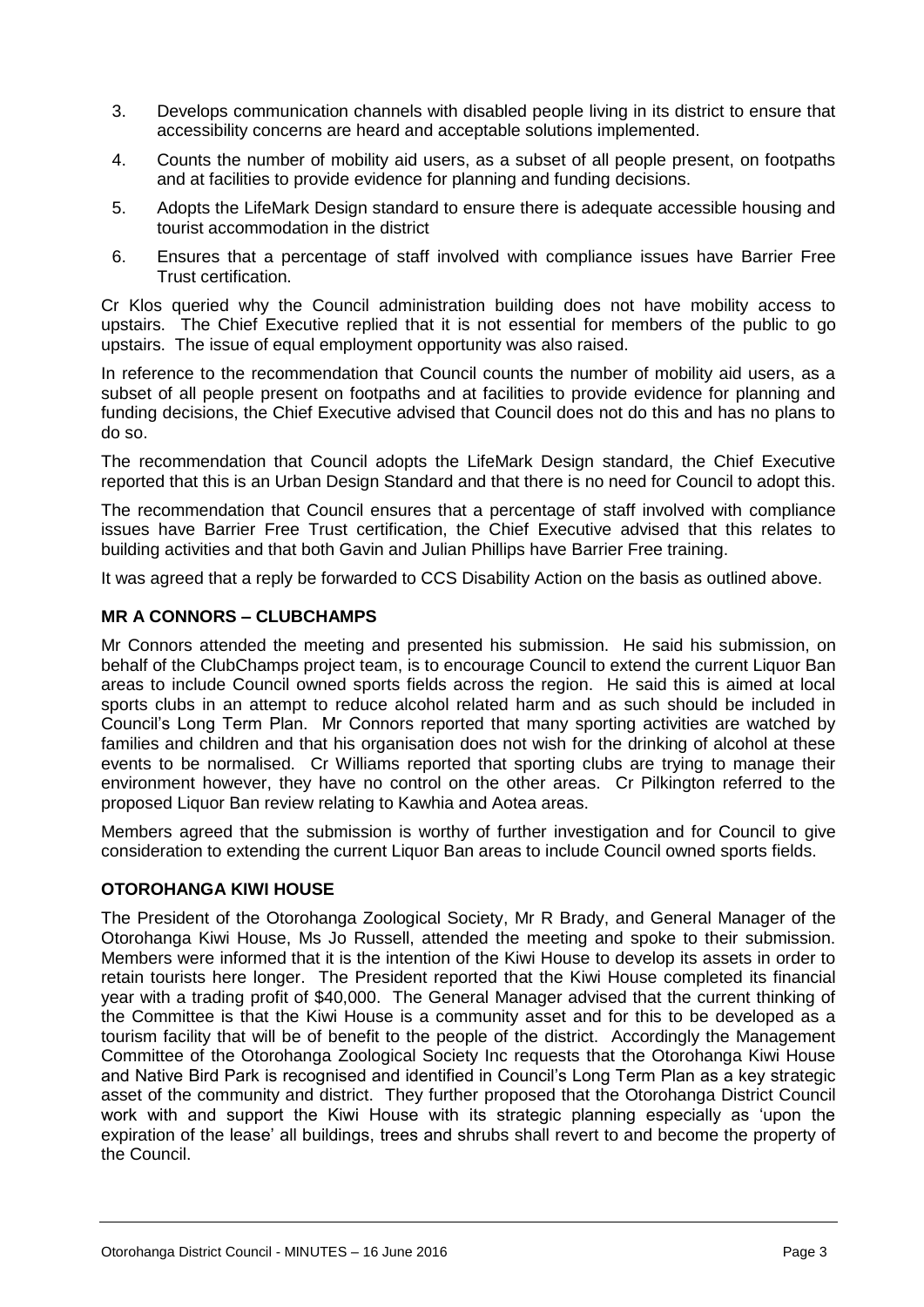Members were advised that the Kiwi House has an integral part to play in at least three of the important issues identified in the Long Term Plan, these being –

- a. Using resources efficiently
- b. Enabling econonic growth
- c. Retaining the District's identify.

The General Manager advised that it is hoped that a change in Council policy (and a recognition of the economic and brand value of the Kiwi House) will allow any Council staff actively involved in the Kiwi House to include these contributions in their Council work roles (within reason) rather than in their own time. The General Manager reported that the Society may need further Council support in developing this facility. In reply to Cr Phillips, he was advised that no Council funding has been utilised in the rebuilding of the facility. Cr Klos expressed the opinion that the people within Council that are involved in the facility development are kept aware of the Society's Strategic Plan. His Worship commented on the change of direction in the Society and said this is really pleasing to see and important for Otorohanga.

It was agreed that the Society be advised that Council values the Kiwi House in its district and appreciates it new business model. Members also acknowledged the contribution made by volunteers. It was agreed that requests for further assistance/support be considered as they arise, and that a sum of \$5,000 worth of staff time in assisting the Society, be approved.

#### **OTOROHANGA TENNIS CLUB**

Cr Phillips spoke to the submission forwarded by the Otorohanga Tennis Club. He said the Club fully supports Council's recognition of the importance of local sports clubs for the wellbeing and social coherence of its community and welcomed a review of the current form of support being provided. Cr Phillips said the Committee is in support of a contestible fund being created. He further advised that the Otorohanga Tennis Club has had a huge rental increase in its lease agreement and that the courts are in need of an upgrade. Cr Phillips said that the structure of the club is changing and they are receiving more seasonal players, business house tournaments and younger school aged children taking up the sport. Mr Tindle reported that due to the condition of the existing courts, players are having to use the courts at the Otorohanga College. He said there is a need for the Club to change their mindset towards casual players.

Mr M Patterson, Club President of the Otorohanga Tennis Club attended the meeting. He apologised for his lateness however, there had been some miscommunication over his alloted time. Mr Patterson referred to the membership of the Club particularly allowing an opportunity for casual users. He said there is an opportunity for the Club to change its philosophy. Mr Patterson reported that several Clubs are being faced with a number of issues to change as people do not wish to join a Club but would like to use the facility on a casual basis. He said there is a need for a core group of people to get involved on behalf of all sporting clubs. Mr Patterson then presented a financial statement from 2010 through to the present time.

It was agreed that the Otorohanga Tennis Club's submission be acknowedged.

#### **P RANGITAWA**

An apology was received from Ms P Rangitawa for her non-attendance at the meeting.

Ms Rangitawa's submission opposed Council's plans for water metering. As His Worship read through the submission it was agreed that some of the information contained therein is not correct. With regard to water use, comparison was being given between per person rather than per household. It was further highlighted that the 4111 dwellings referred to as being in Otorohanga are in fact district wide.

With regard to the purity and quality of water, the Chief Executive advised that water is being provided to the current Drinking Water Standards.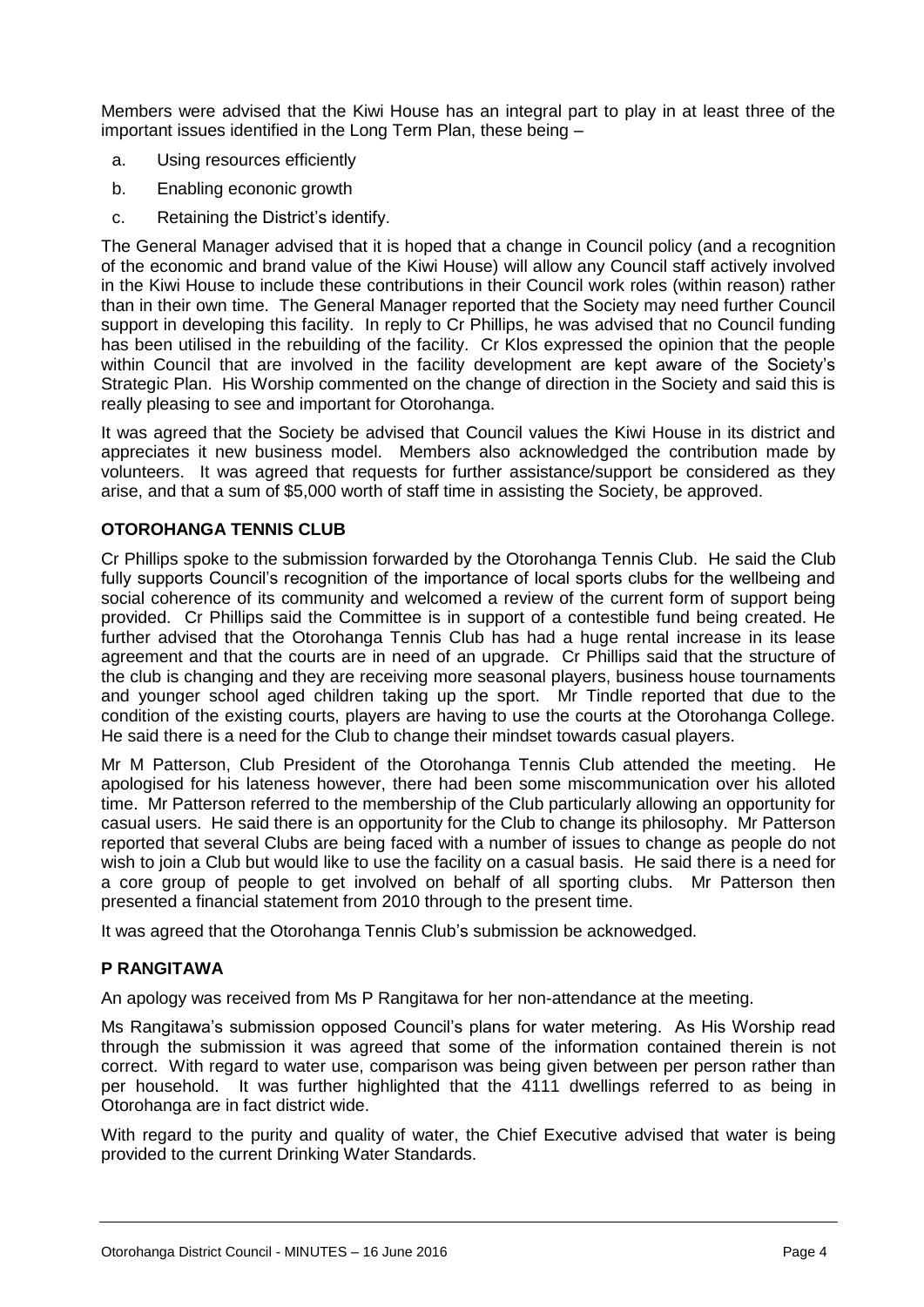Ms Rangitawa's comment as to who has given Council the requirement to charge for a resource that is free, the Chief Executive replied that this is only a perception. Cr Pilkington reported that there is a number of infrastructures, treatments, etc required before it is made available to a household. The Chief Executive further advised that the water from the river itself is not free but is instead controlled through Rescource Consents. Discussion was held on rental properties and it was reported that water metering may highlight any leaks on the property. Cr Johnson expressed the opinion that renters could be paying more when metering is introduced. Cr Prescott felt that the invoice for water consumption should be forwarded to the landlord and it will be up to them what action is taken. He expressed the opinion that should the invoice for water consumption be forwarded directly to the tenant, then it may make them look at their water usage. The Chief Executive felt that it is up to the landlord to explain the water metering proposal to a tenant rather than just increase the rent.

Cr Johnson referred to the misinformation in the submission and queried whether Council is getting the correct information out to the public. His Worship expressed the opinion that at the public meetings some residents did not listen to what they were being told. It was suggested that information be provided to every household rented or owned. Mr Tindle suggested there could be a more targeted engagement through local clubs and organisations. Cr Klos referred to gardeners of the community and suggested options be identified for them to obtain water for this purpose. His Worship felt that Council needs to cover all its bases to ensure the proposal is correctly understood. Cr Prescott referred to the two public meetings on the proposal and said there was good representation from Iwi.

It was agreed that the above submission be acknowledged.

#### **TE KUITI TAUMARUNUI OTOROHANGA ACTION SMOKE FREE TEAM (TOAST)**

An apology was submitted on behalf of Mr W Borell, Men's Health Promoter for TOAST. The presenter summarised the submission and advised that TOAST would like to encourage the Otorohanga District Council to adopt a smoke free outdoor policy. Particular reference was made to the effects of second hand smoke in outdoor areas particularly where frequented by children. Cr Prescott raised the matter of enforcement of such a policy. Discussion was held on the erection of suitable signage and that TOAST would be keen to work with communities to provide this.

It was agreed that Council give its support for TOAST to erect appropriate signage at the various sports events.

#### **CREATIVE WAIKATO**

Ms Desire Ratima attended the meeting and presented their submission. Ms Ratima reported that Creative Waikato has actively encouraged Councils within the Waikato region to recognise the value of the arts since its inception in 2012. Ms Ratima advised that their submission is discussed on the following –

- 1. Support for Council initiatives where there are arts, cultural, heritage and community benefits and opportunities.
- 2. Support for a Regional Arts Strategy for the Waikato Region.

She said Council has identifed five key issues for the next 10 years, the following three examples demonstrate how arts and culture can make a meaningful contribution to these goals –

- 1. Supporting young and old
- 2. Enabling economic growth
- 3. Planning for the future.

Ms Ratima referred to the benfits of a Regional Arts Strategy (RAS), one of the main aims of this will be to provide a guide to those Council who do not yet have an Arts Policy in place. Ms Ratima advised that the benefits of a RAS will include the following –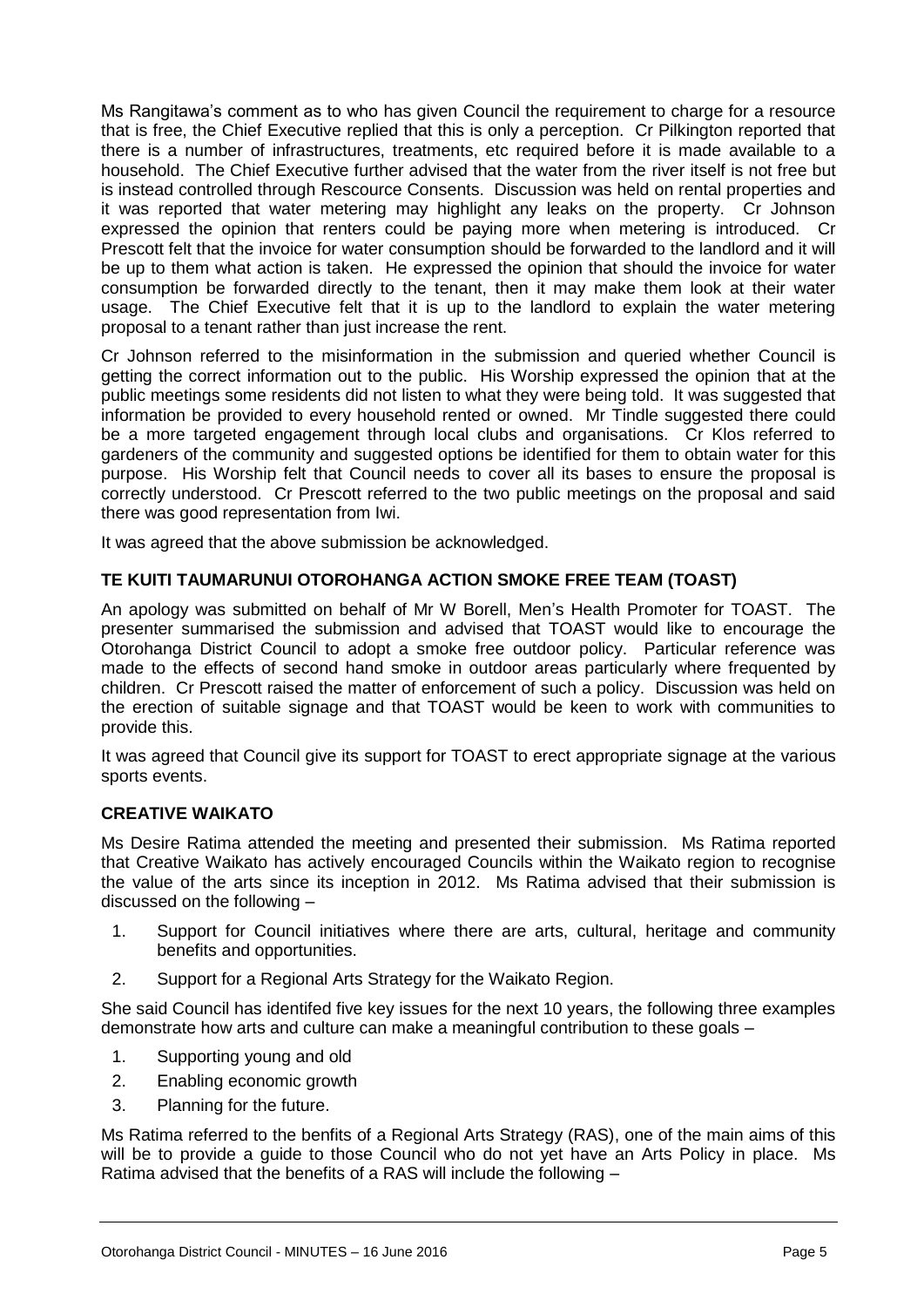- 1. Provide a consistent framework by which to guide decision making on arts issues locally and regionally,
- 2. Provide a collective voice regarding the regions value of the arts and the contribution it makes to its various communities,
- 3. Give a strong message to national and international stakeholders that the arts are important,
- 4. Support work already done on the Waikato Creative Infrastructure Plan
- 5. Enable districts to work together, share resources and ideas
- 6. Ensure that the arts priorities for each district is captured in one overarching document.

Cr Phillips requested Ms Ratima to define the word 'Arts'. Ms Ratima replied that this relates to various art forms and varies across the Waikato district. She said it is necessary to define what the 'Arts' is within this district. In reply to Cr Klos, Ms Ratima advised that to come up with a creative profile for the district, the regional group could assist with that. She said it would be a step by step process and perhaps workshops within the typical communities could be held. She said her organisation would be seeking Council support to bring the various art groups together.

It was agreed that Council support the submission submitted by Creative Waikato and that the organisation be encouraged to keep Council informed.

#### **OPUS ORCHESTRA**

The Chair of the Management Committee of Opus Orchestra Trust (OOT), Ms B Eady, attended the meeting. Ms Eady advised that OOT is seeking annual funding from the Otorohanga District Council to help deliver at least four high quality orchestral events per annum to Hamilton. She said the OOT requests that Council provides \$5,000 per annum in its LTP to OOT to help leverage additional funding from Creative NZ and other funders and enable quality classical music performances to continue to be provided to Communities of the region. Ms Eady confirmed that the OOT is professional and does travel around the region. She said however, it has a unique problem in that there are many Local Authorities to approach within this region. In reply to Cr Pilkington regarding the Orchestra's formula for leverage, Ms Eady replied that she did not know however, this is based on collective support. She said there is a need to invest in younger people throughout the region. His Worship advised that Council's within the region are talking and working more closely together for future benefits.

Members agreed to provide \$2,000 per annum for the next three years with the provision that information is supplied on other funding obtained, and a copy of the OOT programme is forwarded to Council.

#### **WAIKATO REGIONAL COUNCIL**

An apology was received from Waikato Regional Council (WRC) representatives for their nonattendance at the meeting. The Chief Executive reported that the WRC's submission was very generalised.

With regard to the Local Indigenous Biodiversity Strategies, the Chief Executive advised that Council does not have such a strategy however, this is dealt with under the District Plan on an 'as required' basis.

The Chief Executive referred Members to the Regional Heritage forum, in particular the WRC's request encouraging the allocation of staff resources in the LTP that are supportive of building regional heritage capacity and advised that this will be addressed under the District Plan review.

With reference to flood protection and control works, the Chief Executive advised that works will continue under the Service Level Agreement expiring on 30 June 2015. In regards to erosion control works the Chief Executive advised that no budget has been allocated for this however, at the present time the river is running smoothly.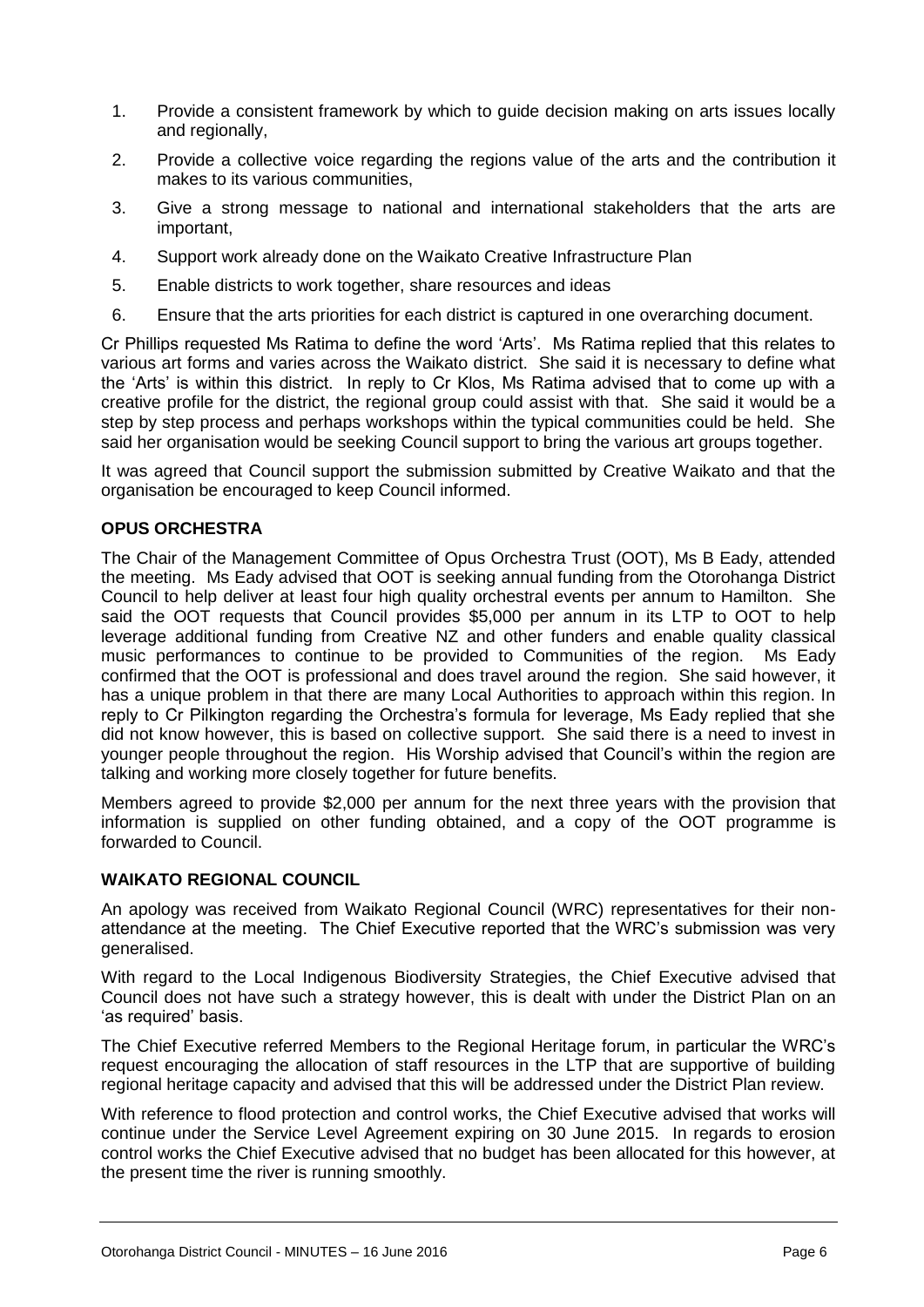Following further discussion it was agreed that Council receive, with thanks, the WRC submission.

#### **M RANGITAWA-SCHOFIELD**

Forwarding her comments on water metering and the Otorohanga District Library.

It was agreed that this submission be acknowledged and the applicant be advised that Council has always budgeted funding for the maintenance of the library.

#### **STAFF SUBMISSION**

The Finance & Administration Manager presented the Staff submission to the LTP. Issues raised were in respect to –

- 1. Funding impact statement
- 2. Uniform Annual General Charge
- 3. Separately used or inhabited part of a rating unit
- 4. Other definitions
- 5. Digital enablement
- 6. Environmental Health
- 7. Otorohanga Housing for the Elderly
- 8. Sport Waikato / Sports Club funding
- 9. Furniture and fittings and buiding overhead changes
- 10. Kawhia Library roof.

#### **Digital Enablement**

Cr Pilkington reported that the Otorohanga District Development Board has already contributed to extending digital broadband into the community. She queried what the proposed funding is for and who will be benefiting. The Finance & Administration Manager replied that Council will not be utilising any funding until it is sure what this will be for. Cr Pilkington referred to the three separate initiatives of the proposal and advised that should only the Otorohanga community be successful then Council does not have to spend all the district funding allocated. She was advised that the matter will come back to Council.

The Chief Executive advised that an amount needs to be stated in order to register Council's interest.

Following discussion Members were in agreement with the items covered on page 1 of the submission. With regard to Sport Waikato/Sports Club funding, the following changes were agreed –

- 1. Establish a Council objective 'to retain local opportunities for participation in existing popular organised sports that are likely to offer benefits in respect to physical well-being for participants, with an associated new policy on Council's support of organised sport.
- 2. Make available an initial budget of \$15,000 per annum as a 'Sport Support Fund' from 2015/16 onwards to support the above policy.
- 3. Remove all requirements for the Otorohanga Soccer and Cricket Clubs to pay user charges or rentals for the use of land and facilities at the Otorohanga Domain.

With regard to the funding of the Sport Waikato Coordinator, it was agreed that Sport Waikato be offered \$35,000 per annum plus the credit for the period during which no service was being provided and that the reasons for this reduction in funding be made public.

With regard to the matter of the Kawhia Library roof, it was agreed that this be amended to read 'The existing capital budget of \$6,000 be increased to \$7,500 for the replacement of the Kawhia Library roof.'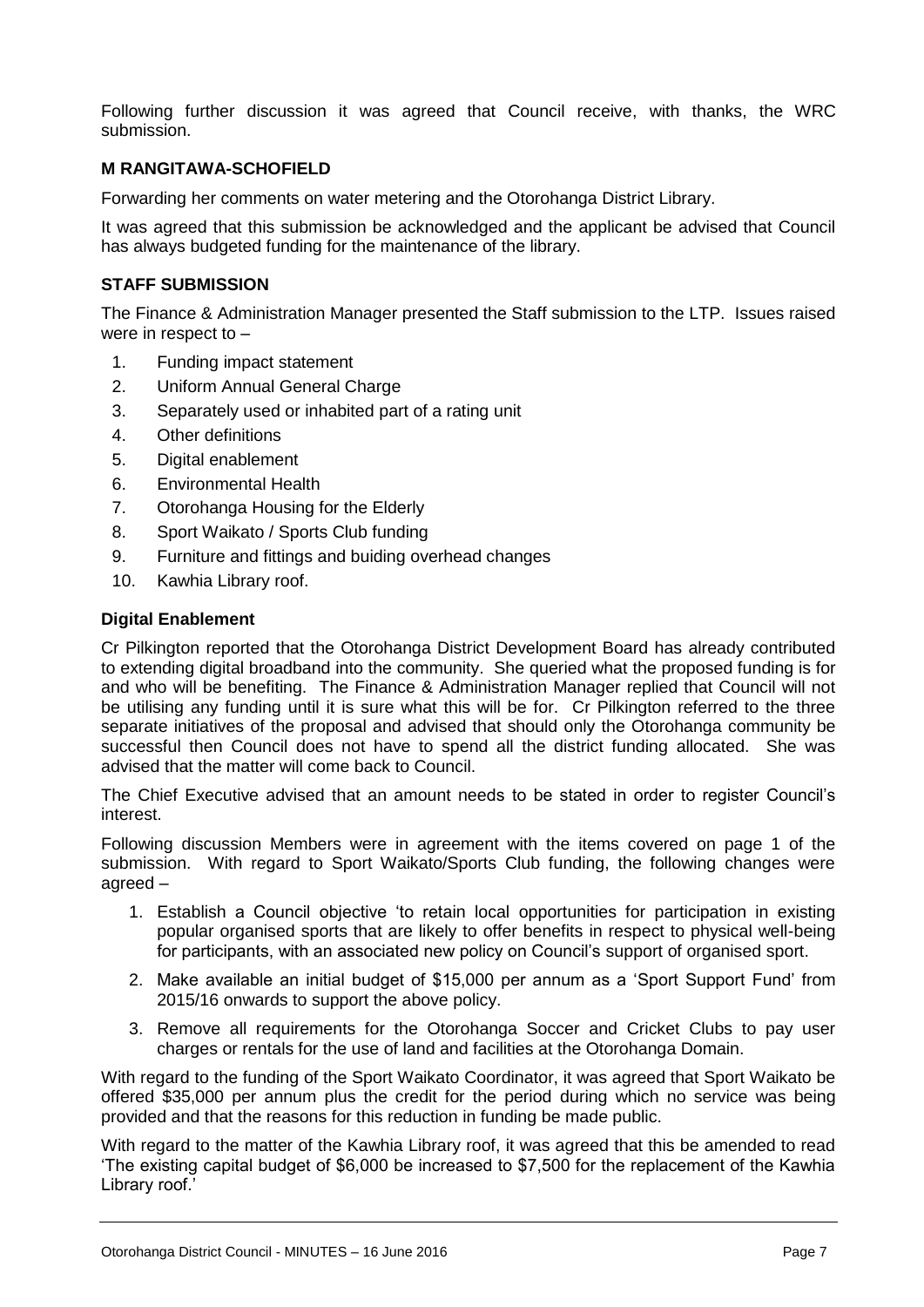#### **LUNCHEON ADJOURNMENT**

Council adjourned for lunch at 12.30pm and resumed at 1.12pm.

#### **COMMUNITY WAIKATO**

His Worship summarised the submission on behalf of Community Waikato, with the following being noted –

- 1. Council's Vision Statement 'Otorohanga where kiwis can fly' and that this emphasises the desire of Council to help create a district where residents can achieve success in all aspects of their lives.
- 2. The organisation supports the commitment to supporting young and old residents.
- 3. The organisation encourages Council to ensure its strategic development activities consider the cultural, environmental and social influences, values and needs of marae, whanau, hapu, iwi throughout the district.

It was agreed that Community Waikato be thanked for their submission which is in support of what is taking place within the district and communities.

#### **CREATIVE NEW ZEALAND**

The submission was in support of Council –

- 1. Taking into account the cultural interests of people and communities under the Local Act Act 2002.
- 2. Providing for the unique history and culture of the district,
- 3. Encouraging Council to develop its own Arts & Culture Policy/Strategy, to support the positive community outcomes that Council is striving for
- 4. Supporting the districts young and old.

Members were of the opinion that the submission was more based on what Creative NZ is about rather than suggestions for Council. It was agreed however, that Creative NZ be thanked for their submission.

#### **FEDERATED FARMERS NZ**

Federated Farmers (FF) acknowledged Council's prudent Draft LTP with a 'business as usual' approach being adopted. FF advised it is pleasing to see that Council is concentrating on efficiencies and effectiveness and prioritising spending. The following recommendations were put forward by FF –

- 1. That Council continues to deliver a good level of transparency by providing detailed itemised rates information to ratepayers.
- 2. That future LTP and Annual Plans continue to include tables like those on pages 189-205.
- 3. Council increase its UAGC percentage to the maximum possible allowance.
- 4. Council continues to use the method of calculation which only counts Targeted Uniform Charges which are district wide in the 30 percent cap.
- 5. Council continues to make good use of Targeted Rates to fund services which have a high level of direct and identifiable benefit.
- 6. Council continues to work hard to keep rate increases as low as possible and ensure key focus areas meet a 'Core Business Test'.
- 7. Council reviews the funding allocation split to reduce the General Rate contribution and target rates to businesses directly benefiting from the service.
- 8. That Council does register an interest in Phase II of the Ultra Fast Broadband roll out.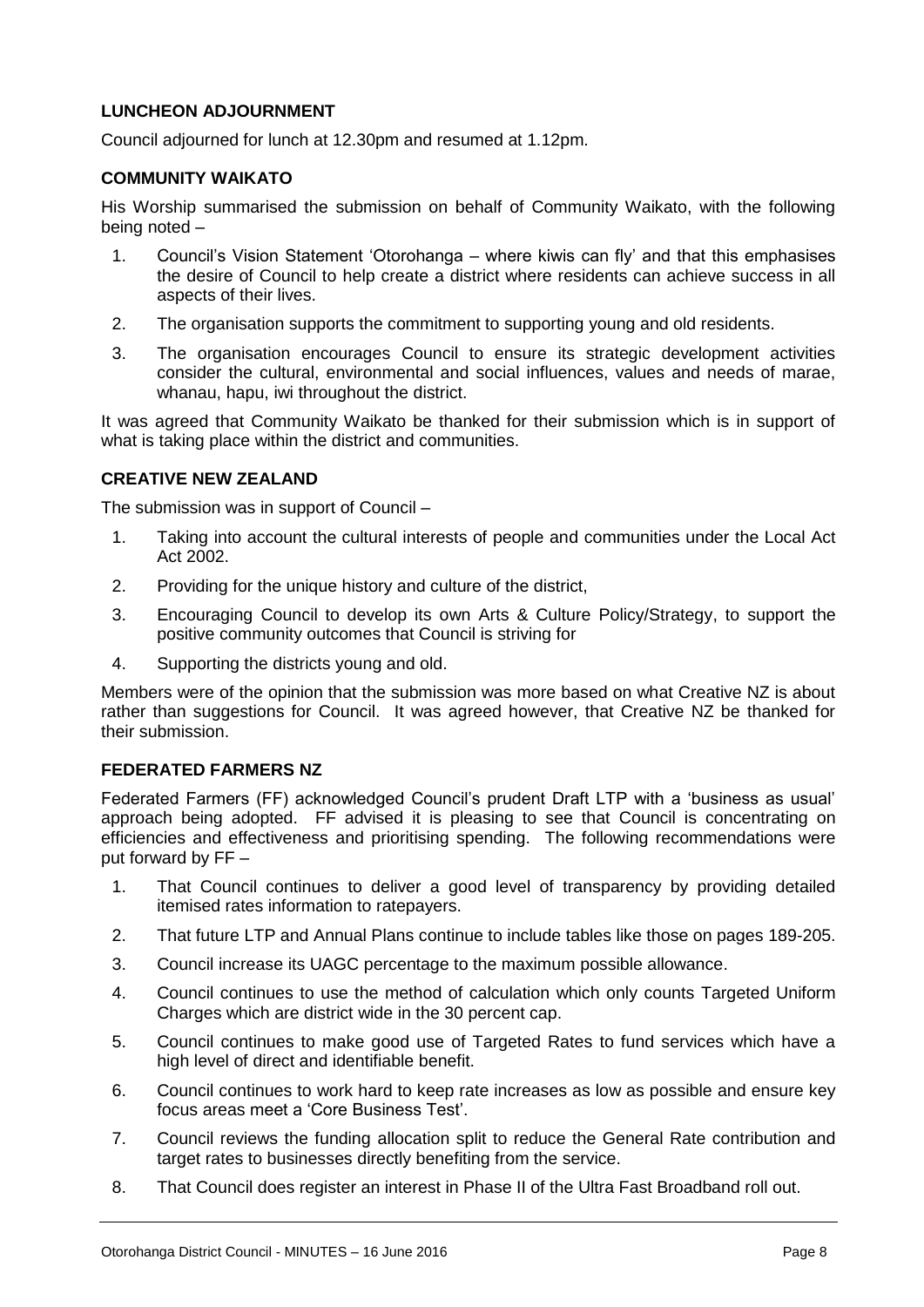9. Support establishment of temporary rates remission for new important business developments.

In repect of UAGC, the Finance & Administration Manager advised that Council considers this on an activity by activity basis, taking a principled approach. He said the rate requirement is based on the sum of all activities. The Finance & Administration Manager confirmed that the funding review is carried out every three years.

It was agreed that FF NZ be thanked for their submission of support to Council.

#### **MCGUINNESS INSTITUTE**

The submission advised that the McGuinness Institute (MI) is a non-partisan think-tank working towards a sustainable future, contributing strategic foresight through evidence based research and policy analysis. The submission builds on the following workshops and projects –

- 1. The local NZ Living Standards NZ workshops.
- 2. Project Strategy NZ.
- 3. Project One Ocean.
- 4. Project Talent NZ.
- 5. Project Pandemic Management.

Members agreed that the MI be thanked for their thoughts and ideas in respect to the LTP.

#### **HAMILTON & WAIKATO TOURISM**

Ms K Goulter, CEO of Hamilton & Waikato Tourism, attended the meeting and summarised her submission. She referred to HWT request for an additional \$20,000 investment under the 10 year strategy and advised that this is to grow the regions visitor expenditure from \$1B to \$1.35B by 2025. It is envisaged that this will be carried out by –

- 1. Expanding promotional activities to be more competitive and drive growth.
- 2. By supporting the development of visitor experiences.

This will benefit the Otorohanga district by –

- 1. Destination Management Plan identify opportunities for tourism development and investment in the district and region.
- 2. Engage a Product Development Manager.
- 3. An increased focus on driving domestic visitation.
- 4. Providing greater support to cluster groups who have an interest in growing visitation to their communities, eg Kawhia.
- 5. Providing greater support to new and existing visitor experiences, eg. the Otorohanga Kiwi House.

Ms Goulter reported that all six Councils within the region have agreed to increase their funding.

In reply to Cr Klos, Ms Goulter advised that HWT will be more proactive in itentifying opportunites and then taking these out to various communities.

His Worship thanked Ms Goulter for her presentation and said that Council applauds the work she carries out for the benefit of the region.

HWT be advised that Council supports the additional investment of \$20,000 per annum in its LTP with tangible evidence being provided of the benefits being received for the Otorohanga district.

#### **SPORT WAIKATO**

Messrs Matthew Cooper, CE Sport Waikato (SW), Mike McGuire and another representative attended the meeting. Mr Cooper thanked Council for its support over previous years for which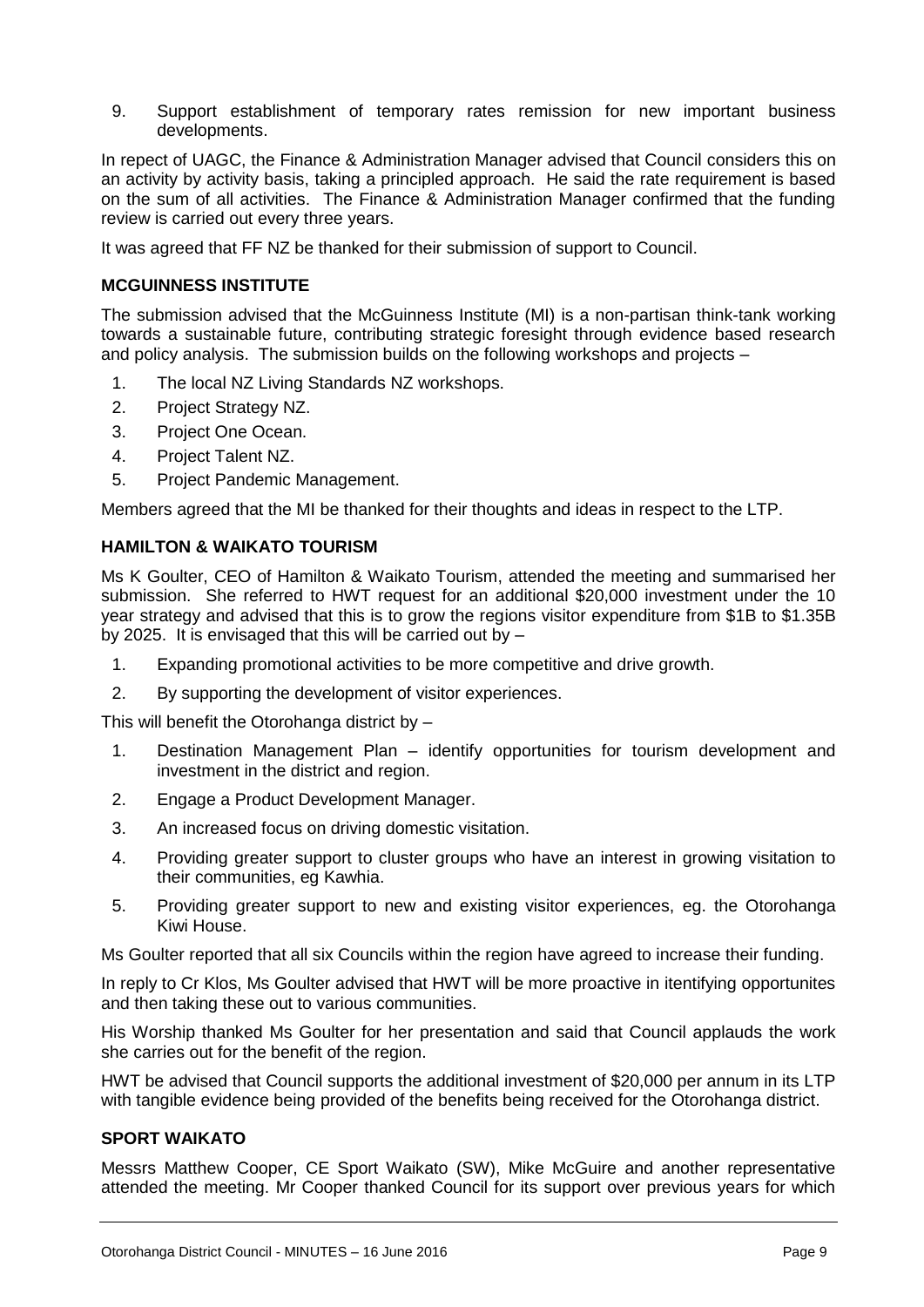his organisation is extremely grateful. He referred to Council's vision 'Otorohanga – were kiwis can fly', and the five strategies identified by Council to achieve this vision being –

- 1. Supporting young and old.
- 2. Using resources efficiently.
- 3. Enabling economic growth.
- 4. Retaining the districts identity.
- 5. Planning for the future.

He highlighted SW's response to these key concepts. Mr Cooper then outlined the value of engaging a Sports Coordinator for the District and the options for this role being –

- 1. Full time role SW requests the ODC continue to fund the salary and overheads of the District Coordinator in the Otorohanga District of \$71,991 plus CPI, per annum for three years.
- 2. Part time SW requests the ODC fund the salary and overheads of the District Coordinator in the Otorohanga District of \$50,000 plus CPI per annum for three years. He said SW's preference is to continue to deliver and support sport, recreation and physical activity in the Otorohanga community via option 1.

Cr Klos said that this Council is looking for accountability in the engagement of a Coordinator. She said it is difficult to ascertain what has happened over previous years and the benefit this is to the district. She said the main two issues are accountability and traceability. Mr Cooper replied that SW has quantified evidence in support of the development of people within the Otorohanga district and sport and recreation. Mr McGuire advised that it is difficult for SW to obtain the necessary information as many of those involved are volunteers. He said it is desirable that data be collected at the commencement of the activity however, this can be quite challenging.

Cr Klos referred to the previous Co-ordinators reports and said these usually begin with 'assisting'. Mr McGuire replied that the Co-rdinators role is to be 'enabling' rather than delivering the activity. Cr Klos reiterated that Council has no tangible evidence supporting this. Mr McGuire undertook that in the future SW will look at and work with Council on this issue.

Cr Pilkington referred to the situation at Kawhia and advises that following a ring around, contact with SW has been identified as very occasional, poor, or who is SW? With regard to the povision of a local sporting hub, Cr Pilkington asked how this could be progressed. Mr McGuire replied it will be necessary to ascertain if there is need for such a facility and work through the process to meet this need. Cr Pilkington advised that there is a lot of speculation out in the community on this proposal. Mr McGuire advised that this can be quite confusing as there are the 'wants' and the 'needs'. He further advised that the need is to create the desire for people to work together towards the proposal. Mr McGuire referred to SW's Regional Community Facilities Plan and how this might assist. He said the Te Kuiti proposal is being driven by a local school. Mr Cooper said there is an opportunity and it needs to be tested whether Otorohanga residents could benefit from such a proposal. The Chief Executive advised that the Regional Facilities Advisor has been engaging with this Council and that he has information from her to present to the Otorohanga District Development Board meeting tomorrow.

#### **OTOROHANGA NETBALL CENTRE**

Advising they are in desparate need to resurface the netball courts in particular the bottom four courts, and enclose a quotation for the sum of \$47,340 (Exc GST) to carry this out. The Chief Executive informed Members that such a request opens the door for Council to support sport facilities in general. He said it is believed that the proposed work as indicated is not as urgent as is suggested. It was agreed that Council staff work with the Netball Centre to explore other means of improving the playing surfaces.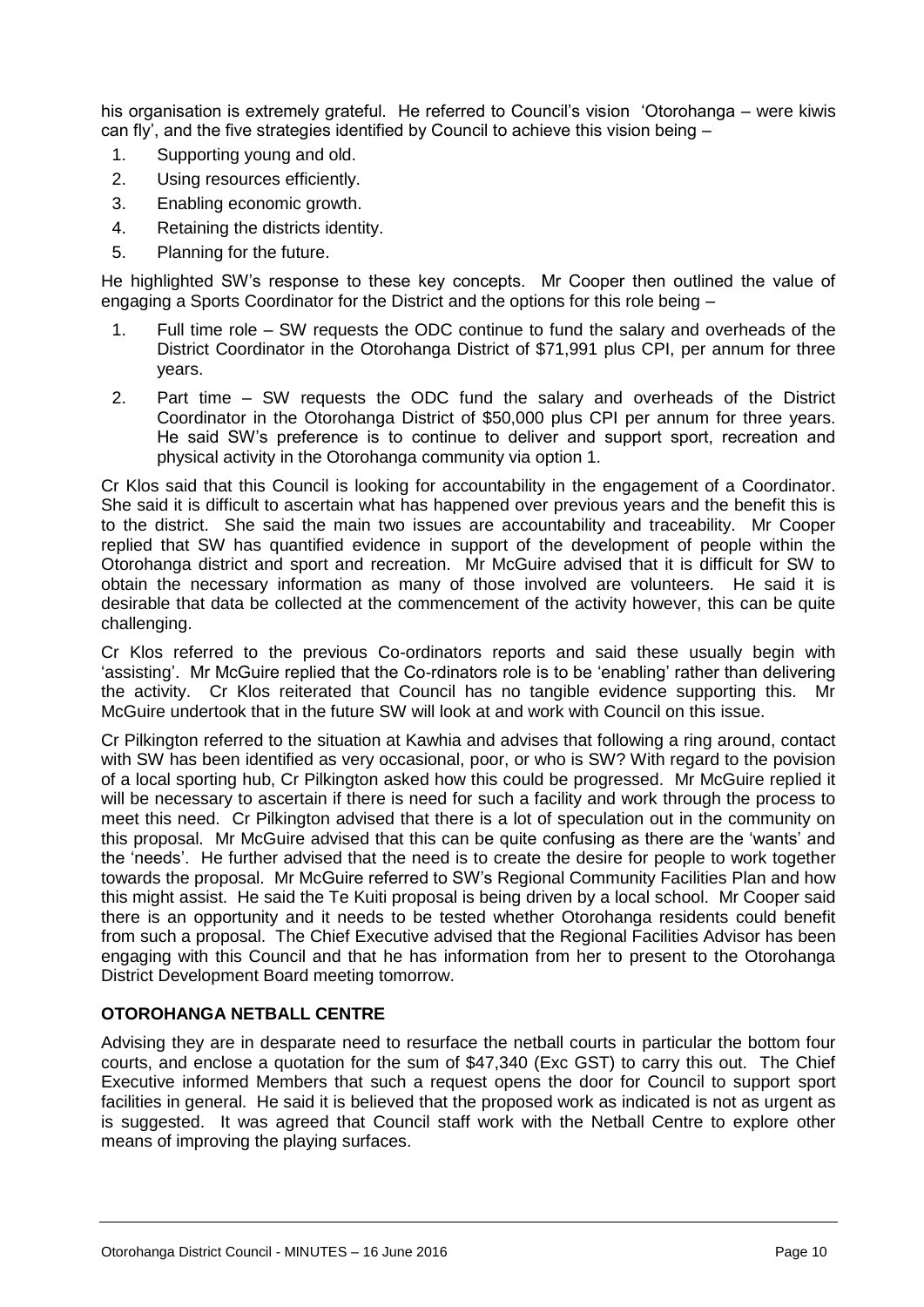#### **PHYSICIANS AND SCIENTISTS FOR GLOBAL RESPONSIBILITY**

Forwarding a submission requesting Council to accept and consider, supporting a sustainable future for the district and a healthy community that will draw support from members of District Health Boards and Community and local Boards.

It was agreed that this organisation be thanked for their submission.

#### **POPULATION HEALTH**

Commending Council on its foresight in planning for the future and for the challenges that lay ahead. Population Health (PH) recognises that rates certainty provided through annual increases of around 3 percent is an important part of Council's overall financial planning however, requesting Council to consider families with children and those living in the lowest decile areas who may not be well placed to accommodate increased costs.

Referring to the district's revised vision Statement 'Otorohanga – where kiwis can fly' and supporting Council with its ongoing commitment to investment in this area.

PH congratulates Council for its recognition of demographic change for both young and old, and planning accordingly.

PH commends Council for its focus on increasing water storage in Otorohanga by constructing an additional 1 million litre timber reservoir.

PH believes that the sharing of resources and investments is to be encouraged, but PH request Council to keep an open mind about possible future amalgamation with other smaller Territorial Authorities.

Applauding Council for showing leadership by future proofing the district now and in the future and acknowledges the challenges of supplying good quality water and infrastructure across the district while maintaining protection of water sources and the environment.

PH encourages Council to consider community water fluoridation

Supporting Council to review its role in supporting organised sport in the district and wishes to encourage Council to consider a greater provision of plans to provide for a variety of 'parks and green spaces' rather than just sports grounds.

PH notes Councils intention to introduce a single universal system of meter water charges for all customers connected to the Otorohanga town water supply and supports the proposed measures to manage demand and reduce wastage.

PH encourages Council to develop a smoke free environment policy and provide leadership in supporting Smokefree Aotearoa 2025.

The Chief Executive commented that PH's submission was very clear and understandable. Members agreed that consideration of fluoridation of drinking water be considered under the LTP in three years time.

Members agreed that PH be thanked for their comprehensive submission.

#### **L RANGITAWA**

Opposing the water metering proposal for the Otorohanga community.

Members agreed that the submitter be thanked for their submission.

#### **L NICOL-RANGITAWA**

Also opposing water metering being introduced in the Otorohanga community.

It was agreed that the submitter be thanked for their submission.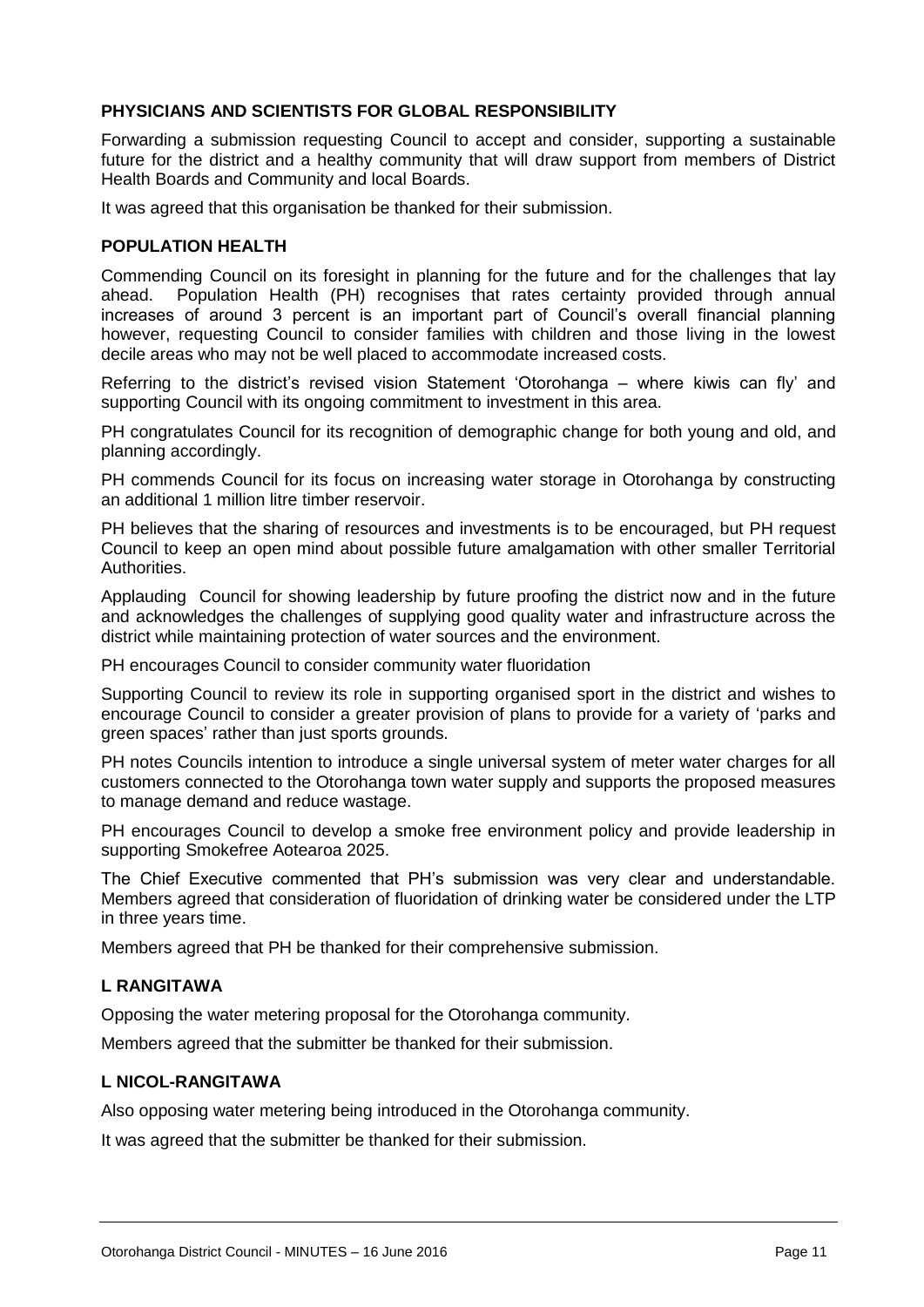#### **D & A SELLERS**

Forwarding their submission as follows –

- 1. Applauding the lowering of public debt and recognising that it is being achieved through modest rate increases.
- 2. The implementation of water metering for users is sensible given the increasing scarcity and cost of water as a resource.
- 3. Expressing concern that there is no discussion in the planning document about the possible need to increase the capacity of the Otorohanga Wastewater System.
- 4. Expressing the opinion that the change to LED lights seems to be very sensible and forward thinking.
- 5. Disappointed to see the proposed reduction in funding for youth support schemes.
- 6. Advising they do not support any increases to rural services however, improvements to the rural roading network are important.

Members agreed that the submission be acknowledged and the submitters concerns noted. In regard to funding for youth support schemes they be advised that this is currently under review with a possible change of direction being introduced.

#### **BAILEY INGHAM LTD**

Expressing support for sport and querying whether a Sport Waikato Coordinator could be shared with the Waitomo District Council.

Advising that attracting new business is important however, they are of the opinion that most of the growth in business will come from existing businesses and continuing support of these is equally, if not more important.

His Worship informed Members that the Waitomo District Council wishes to retain a full-time Sports Coordinator.

His Worship said Council is very much aware that small and existing business also require Council support. Cr Pilkington suggested that this issue could form part of the discussion on Council's Economic Strategy.

It was agreed that His Worship have further discussions with the Chief Executive of Sport Waikato regarding the provision of a District Sport Co-ordinator and furthermore that Council will continue to support existing businesses wherever possible. It was agreed that this be conveyed to Bailey Ingham Ltd.

#### **TOIMATA FOUNDATION**

Acknowledging Council for supporting Schools in its district to be part of the Enviro-schools network since 2012.

Members agreed that the submitter be advised that Council will continue to support the Enviroschools network.

#### **TRUST WAIKATO**

Requesting Council to consider further the results of the sport and creative facilities infrastructure plans, completed in 2014. Advising that the Waikato Regional Sports Facilities Plan and the Waikato Creative Infrastructure Plan represent an opportunity to collaborate, to bring parties together, and to develop and deliver the sports and creative facilities our communities need.

Members agreed that the Waikato Regional Sports Facilities Plan does provide linkage as to where Council will consider placing funding.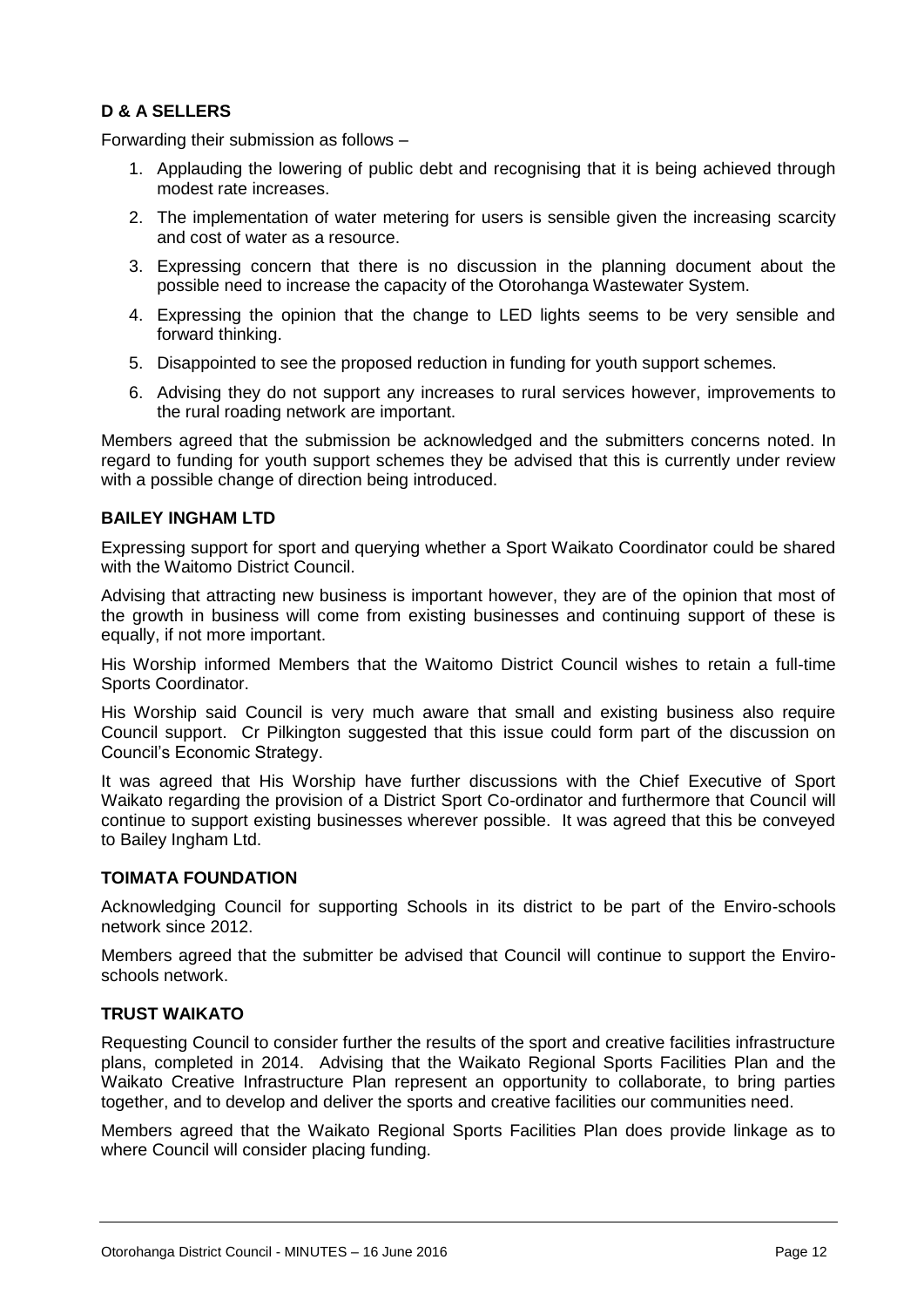#### **TE AWAMUTU BIRTHING**

Seeking support and funding from Council to enable them to provide a quality service and facility for the women and their whanau of the community. Cr Klos advised that the Otorohanga district has been affected by the recent closure of the Matariki Hospital Maternity section. It was agreed that Council make a grant of \$1,000 (Exc GST) to the Te Awamutu Birthing Centre to be funded from the Sundry Grants account.

#### **Item 216 MATTERS REFERRED**

The Governance Supervisor took Members through Matters Referred.

#### **OTOROHANGA DISTRICT DEVELOPMENT BOARD**

Cr Pilkington reported that Members should be receiving minutes of the ODDB meetings. She said ODDB member, Mr Andrew Giltrap, had advised that he understood Councillors were always receiving copies of the ODDB minutes.

#### **FROSTS PIT**

The Engineering Manager reported that the tidying up of Frosts Pit is in hand.

#### **ENTRANCE SIGN – WAIPAPA ROAD**

The Engineering Manager reported that potential creation of this sign will not be possible until consultant David Walmsley returns from overseas.

#### **BAYLEY ROAD – CATS EYES**

The Engineering Manager reported that Bayley Road does not qualify for the installation of cats eyes due to the road width and traffic volumes.

#### **GENERAL**

#### **RURAL HEALTH ALLIANCE AOTEAROA**

Cr Prescott reported on his attendance at a recent provincial sector meeting and advised that Rural Health Alliance provide assistance to farmers who are encountering difficulties due to the current economic situation. He reported that suicide amongst farmers is higher than other fatal accidents occurring on the farm. Cr Prescott advised that there is a cost of \$1,000 to become a member of this organisation. He felt that due to the downturn in the farming economics, Council should be on board. His Worship reported that accidents relating to quad bikes are always made public where suicides don't get a mention. He said the request could be given in support of the health needs throughout the wider rural area. Cr Klos referred to rural and community health and reported that if you do not consider the hospitals in this area, they do not do much else and are ignoring the state of the health of rural people. She said there is a large number of young people out in the farming community and that many farmers are not coping well. Cr Johnson reported that there is a number of organisation already carrying out this type of work. He provided four examples of these. Cr Johnson felt that as a Council there is no need for it to become involved. Mr Tindle suggested the matter be considered further and therefore be placed on matters referred.

#### **J & F SCOTT**

Cr Pilkington tabled an email received from John and Fiona Scott thanking Council staff for the remedial work carried out on Hauturu Road.

#### **OTOROHANGA DISTRICT DEVELOPMENT BOARD**

Cr Pilkington informed Members that a meeting of the ODDB is to be held tomorrow morning commencing at 9.00am.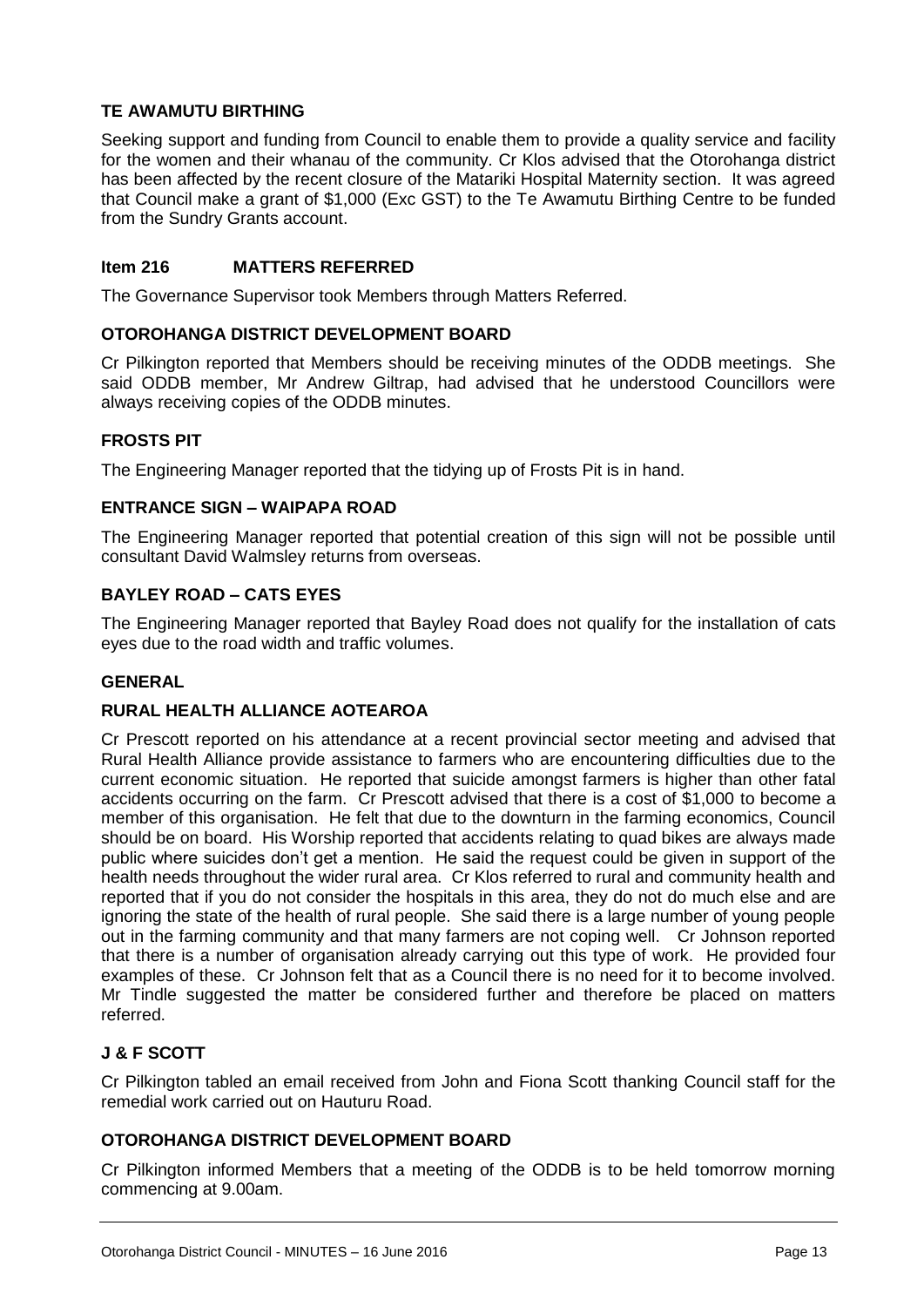#### **KAWHIA PRINT EXPO**

Cr Pilkington reported on the Kawhia Print Expo and advised that this included arts from Kawhia and the surrounding areas. She said it was an opportunity to learn the techniques of printing and was very well received.

#### **KAWHIA MUSEUM**

Cr Pilkington reported that artists have taken an artifact from the Kawhia Museum to interpret what is represents.

#### **HINGAIA ROAD**

Cr Klos reported on a complaint she has received in respect to effluent on Hingaia Road. She advised that she travelled along adjacent local roads but found no effluent on Hingaia Road at that particular time. Cr Klos referred to a property on Bayley Road and reported how easy it would be to use Hingaia Road for this purpose. Cr Klos asked whether farmers are able to regularly use roads as farm races. The Chief Executive advised that Council has a Stock Movement Bylaw however, this is not actively policed by staff. He said issues raised under this Bylaw are complaint driven. The Chief Executive said there are inconsistencies in the way that people respond to such issues and as long as the road concerned is not being damaged, the matter is not followed up. Cr Klos reported that the property in question is a lifestyle block. Members were informed that this activity would have to stop if it falls outside what is permitted by the Bylaw. It was agreed that staff monitor the situation and have a quiet word with the property owners concerned.

#### **WAIPAPA RESERVE**

Cr Klos reported that recently 730 trees have been planted on the reserve with a further 300 to be planted. She said there was a good turnout of people to undertake the planting.

Cr Klos queried whether funding could be available from the Waikato River Authority to carry out further improvements on the Reserve. The Chief Executive replied that it would be necessary to prepare a plan of what is proposed with a focus on water quality improvements.

#### **WAIKATO SPATIAL PLAN**

His Worship reported that the Chief Executive and himself had attended a meeting held Sunday 7 June on the Waikato Spatial Plan. He said the direction was towards development of a Strategic Plan and that it will be interesting to see if this arrives at a Spatial Plan.

#### **CHINESE SIGNAGE**

His Worship reported it has been suggested that Councils and Community Boards should give consideration by 2021 to providing signage with a Chinese language alternative as this nationality will be the highest tourist numbers coming to NZ.

#### **COMMUNITY BOARDS NZ**

Cr Prescott referred to the 2017 Community Boards of NZ conference and suggested that Council should budget for this. He said it appears most Council hate their Community Boards.

#### **CIVIL DEFENCE MEETING**

Cr Prescott reported he attended another Civil Defence meeting on behalf of His Worship and suggested that should His Worship not be unable to attend a future meeting that Cr Tindle be requested to attend on his behalf.